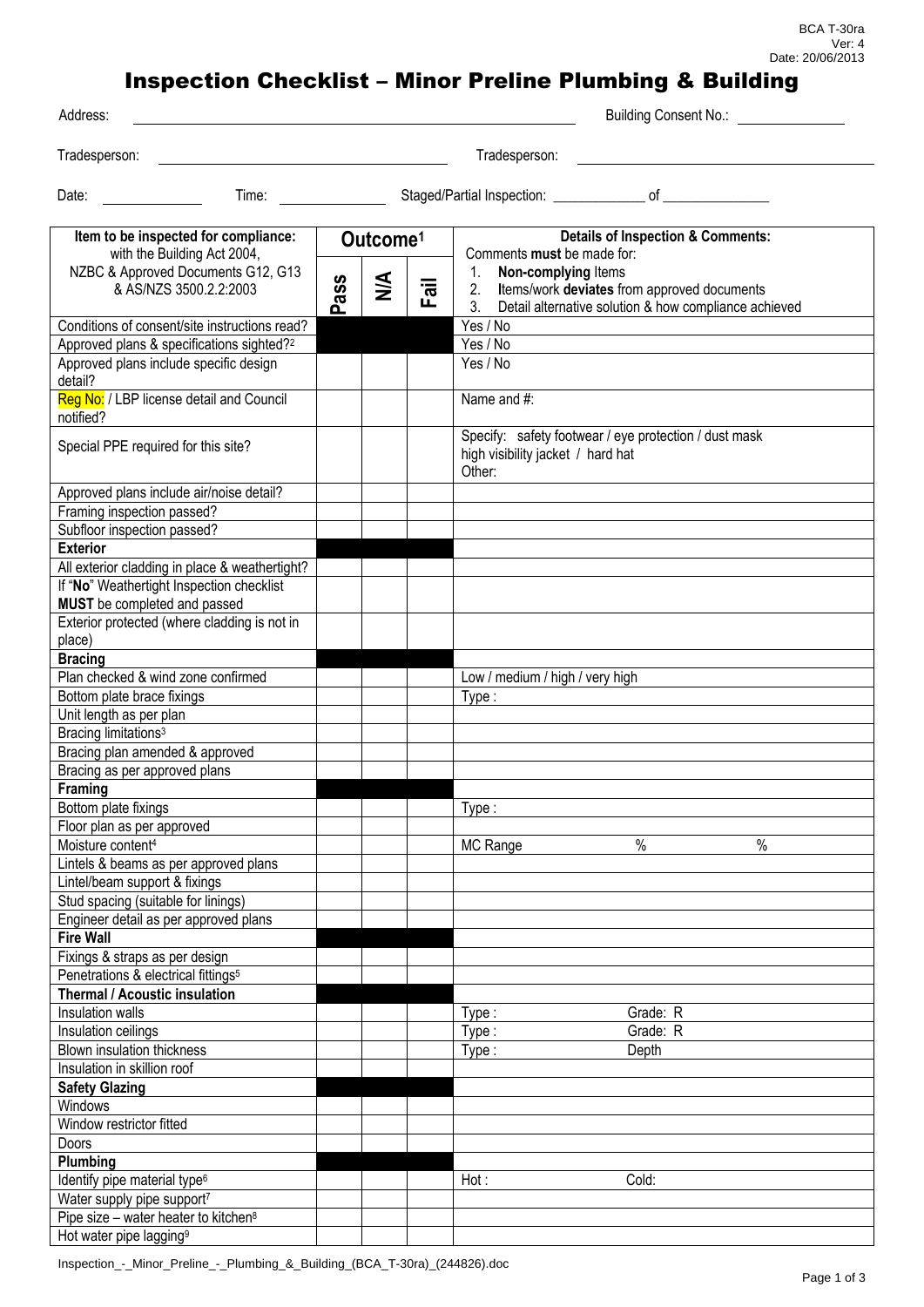## Inspection Checklist – Minor Preline Plumbing & Building

| Item to be inspected for compliance:        | Outcome <sup>1</sup> |        |          | <b>Details of Inspection &amp; Comments:</b>                                                                                 |  |  |
|---------------------------------------------|----------------------|--------|----------|------------------------------------------------------------------------------------------------------------------------------|--|--|
| with the Building Act 2004,                 |                      |        |          | Comments must be made for:                                                                                                   |  |  |
| NZBC & Approved Documents G12, G13          |                      | $\leq$ |          | Non-complying Items<br>1.                                                                                                    |  |  |
| & AS/NZS 3500.2.2:2003                      | Pass                 |        | lig<br>F | Items/work deviates from approved documents<br>2.<br>3 <sub>1</sub><br>Detail alternative solution & how compliance achieved |  |  |
| Backflow protection required?               |                      |        |          |                                                                                                                              |  |  |
| Pipe insulation <sup>10</sup>               |                      |        |          |                                                                                                                              |  |  |
| Pressure test observed <sup>11</sup>        |                      |        |          |                                                                                                                              |  |  |
| Internal terminal vent fitted <sup>12</sup> |                      |        |          | Location:                                                                                                                    |  |  |
| Tempering valve fitted                      |                      |        |          | Location :                                                                                                                   |  |  |
| Size of vent                                |                      |        |          | mm                                                                                                                           |  |  |
| AAVA installed as per manufacturers         |                      |        |          |                                                                                                                              |  |  |
| recommendation                              |                      |        |          |                                                                                                                              |  |  |
| Drains & waste supported <sup>13</sup>      |                      |        |          |                                                                                                                              |  |  |
| Notes <sup>14</sup> :                       |                      |        |          |                                                                                                                              |  |  |
|                                             |                      |        |          |                                                                                                                              |  |  |
|                                             |                      |        |          |                                                                                                                              |  |  |
|                                             |                      |        |          |                                                                                                                              |  |  |
|                                             |                      |        |          |                                                                                                                              |  |  |
|                                             |                      |        |          |                                                                                                                              |  |  |
|                                             |                      |        |          |                                                                                                                              |  |  |
|                                             |                      |        |          |                                                                                                                              |  |  |
|                                             |                      |        |          |                                                                                                                              |  |  |
|                                             |                      |        |          |                                                                                                                              |  |  |
|                                             |                      |        |          |                                                                                                                              |  |  |
|                                             |                      |        |          |                                                                                                                              |  |  |
|                                             |                      |        |          |                                                                                                                              |  |  |
|                                             |                      |        |          |                                                                                                                              |  |  |
|                                             |                      |        |          |                                                                                                                              |  |  |
|                                             |                      |        |          |                                                                                                                              |  |  |
|                                             |                      |        |          |                                                                                                                              |  |  |
|                                             |                      |        |          |                                                                                                                              |  |  |
|                                             |                      |        |          |                                                                                                                              |  |  |
|                                             |                      |        |          |                                                                                                                              |  |  |
|                                             |                      |        |          |                                                                                                                              |  |  |
|                                             |                      |        |          |                                                                                                                              |  |  |
|                                             |                      |        |          |                                                                                                                              |  |  |
|                                             |                      |        |          |                                                                                                                              |  |  |
|                                             |                      |        |          |                                                                                                                              |  |  |
|                                             |                      |        |          |                                                                                                                              |  |  |
|                                             |                      |        |          |                                                                                                                              |  |  |
|                                             |                      |        |          |                                                                                                                              |  |  |
|                                             |                      |        |          |                                                                                                                              |  |  |
|                                             |                      |        |          |                                                                                                                              |  |  |
|                                             |                      |        |          |                                                                                                                              |  |  |
|                                             |                      |        | Yes / No | Officer:                                                                                                                     |  |  |
| <b>Amended plans required?</b>              |                      |        |          |                                                                                                                              |  |  |
| <b>Amended specifications required?</b>     |                      |        | Yes / No |                                                                                                                              |  |  |
| <b>Re-inspection required?</b>              |                      |        | Yes / No | Signed:                                                                                                                      |  |  |
| Site instruction issued?                    |                      |        | Yes / No |                                                                                                                              |  |  |
| Pre-line plumbing inspection passed?        |                      |        | Yes / No | Date:                                                                                                                        |  |  |

<sup>5</sup> All penetrations shall be fire rated to ensure the integrity of the fire separation is not compromised

Inspection\_-\_Minor\_Preline\_-\_Plumbing\_&\_Building\_(BCA\_T-30ra)\_(244826).doc

<sup>1</sup> Pass = Compliance with approved plans & documentation, N/A = Not applicable to this project, Fail = Non-compliance with approved plans & documentation.

<sup>&</sup>lt;sup>2</sup> Approved stamped site plan, foundation plan, cross section drawings, truss layout and fixing detail, specifications, engineer detail, floor plan, drainage plan, effluent disposal site plan and detail

<sup>3</sup> Check bracing limitations in appropriate bracing manual (eg. Limitations Page 8 GIB Bracing Systems)

<sup>4</sup> Reference E2 / AS1, 11.2. Forest Research Institute recommends testing 10 studs, 6 ceiling battens & 6 lintels, 9 out of the 10 studs must be within the limits